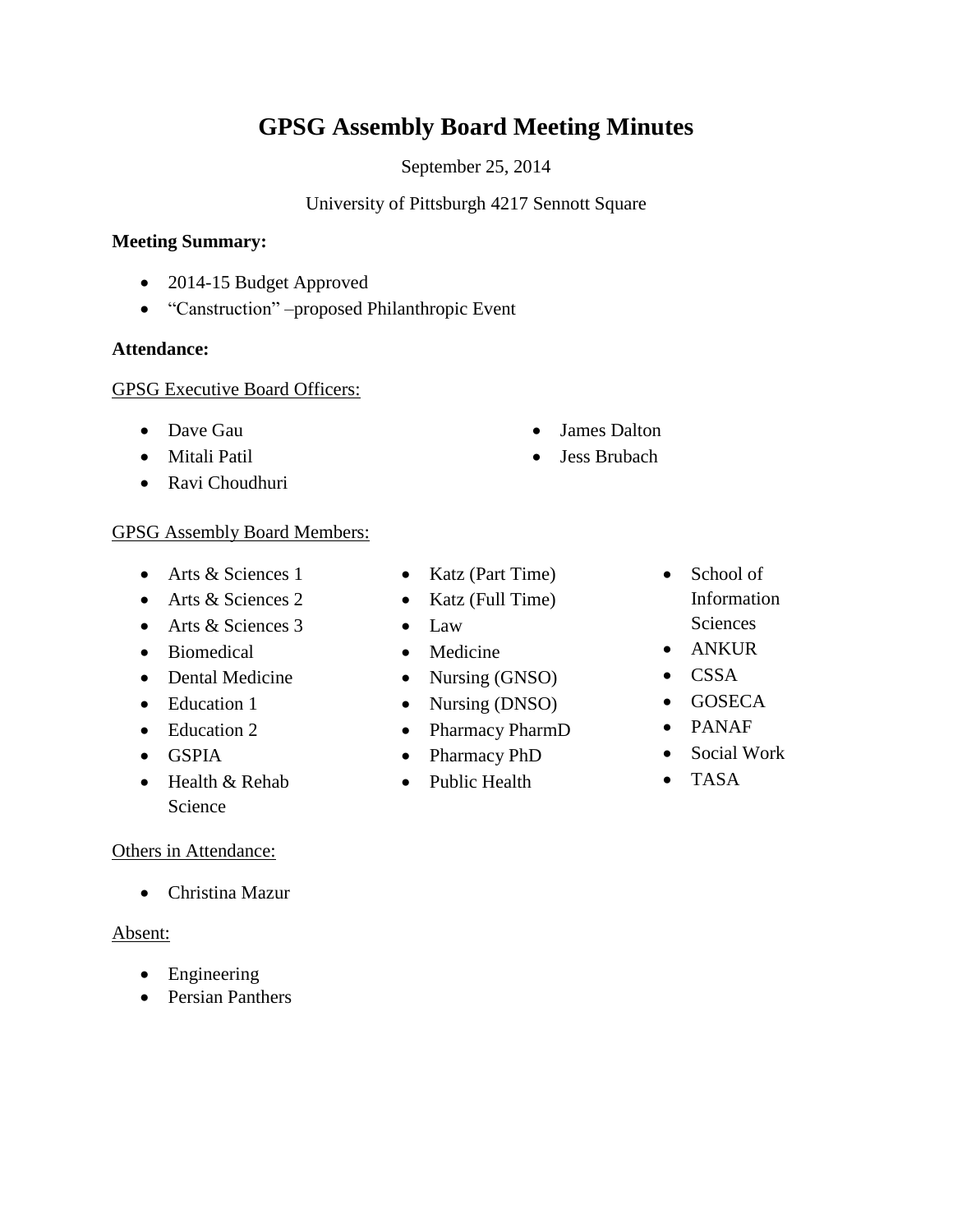# **1. Call to Order**

President Gau called the meeting to order.

# **2. Approval of Minutes**

A motion was made to approve the August minutes. The motion was approved unanimously.

# **3. Old Business**

Budget Background and explanation

Student activity fee shown on budget without increase. The estimate of what was anticipated for the increased student activity fee was accurate.

During academic year 2012-2013 the EB over spent.

Last year there were funding cuts to grad assembly groups.

President Gau wants to propose budget and then it wont change

It is difficult to compare with last year because last year started at a deficit, and student fee was less.

Certain budget allocations (parking, photocopying, supplies) do not change.

Grad groups get copies for free 8<sup>th</sup> floor WPU. You can get colored copies at GPSG office.

Telephone- we guess how much we pay- listed under fringe benefits

Misc expense

Pitt Arts- program offered to Pitt. Students won't have to pay full price for tickets.

We retain a lawyer who gives free legal advice to students- especially helpful with renters issues.

Assembly expenses

Stipends- pay roll is fixed- determined Administrative Assistant is a GSA – Provost's office pays half, GPSG pays half

Travel Grants 6 cycle format If money remains in a cycle- carries over to next cycle

President's Budget

Graduate student orientation- Hoping that University will take it over Do not overlap scheduling of orientation! It will be Monday week before classed start Pitt trailblazers- tours for prospective grad students Student speakers- grad student advocacy- transportation to DC In reality- spends 20,000 a year, receives additional funds by working with Provost's office

Committees Budget Committee workshop Thank you reception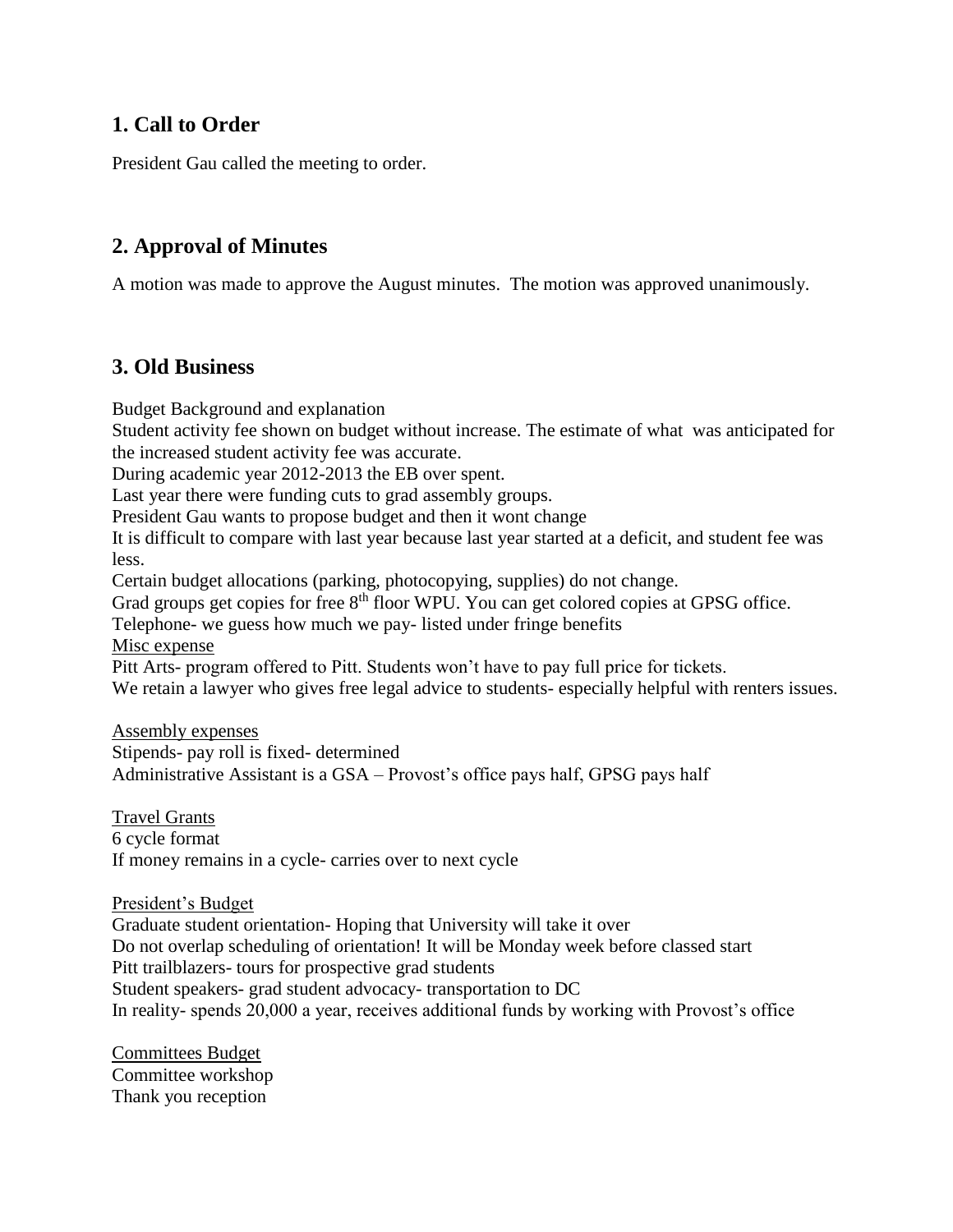**Communications** Reduced funding from 5,000 to 1,000 5,000 was to help put on events consolidated to just programming Ted Ex, Developing a mobile app for incoming students to get introduced to campus

# Finance

500 runs committee meetings talk about supplemental funds . They tried to have finance meetings virtually, but did not work out so will have in person.

# **Programming**

40,000 was not actually what was allocated- does not take into account what previous programming spent previous fiscal year Programming is one of the ways for GPSG to stay connected with all students 4 events for fall, 5 events for spring Food for meetings tickets on sale next week 25 a ticket- discount next week Budget per game and event varies. Tickets you purchase highly subsidized by GPSG Spring Events- Phantom of the Opera tickets, Spring Formal, Academic Event All of the money goes back to students through programming. Cookies and colloquium – useful for presenters, but attendance was poor.

Administrative Assistant Budget goes towards maintaining office and Student Service awards.

Supplemental funding and assembly groups

Last year bylaw change 20%total GPSG funding 2 groups 5% open supplemental funds Student group not part of assembly group apply for supplemental funds Restrictions- group must advertise through us, cannot be making money off of event, event must be open to all grad students Grad student assembly groups- have to apply to become one and put on assembly board Assembly Groups are guaranteed budget-serve on finance committee Assembly Groups provide events for select academic area, cultural interest, They can serve as a welcoming committee, and a way to keep cultural identity

Vote-motion to approve budget by Mike Lipscultz Unanimously approved

# **4. Reports**

4a. President's Report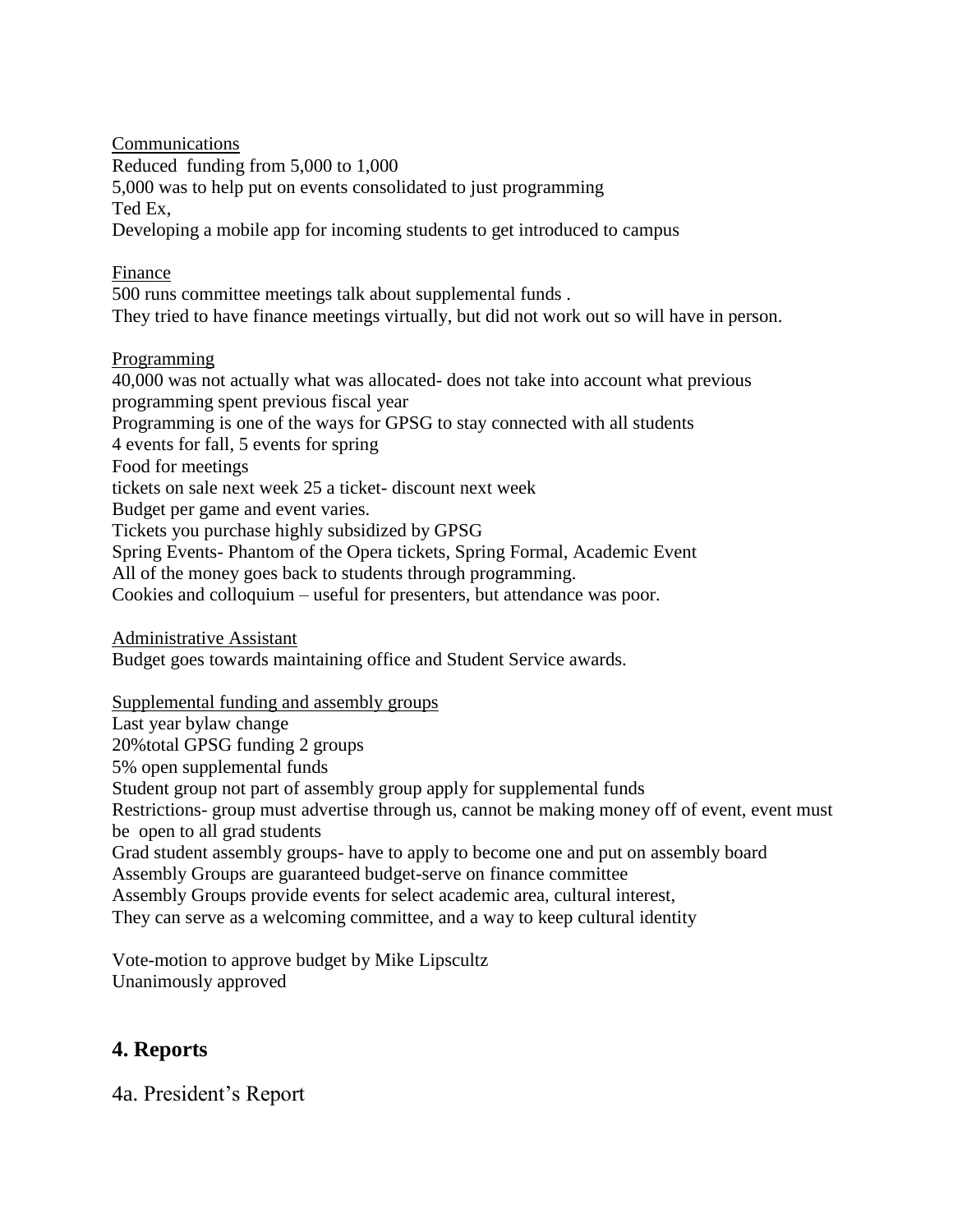President Gau gave introduction to Graduate School Assembly Board and welcomed new representative from the 14 graduate schools. University of Pittsburgh does not have a graduate student office, so this governing body acts as representation of graduate interests on campus.

Graduate Student Lecture Series- will provide a setting in which students can learn how to advocate for graduate student interests. Loans are not subsidized and grants are down posing financial constraints to students. Chancellor Gallagher agreed to kick off the series. There will be an opportunity for students to go to Washington D.C.

Panther Tracks- working towards a centralized, unified career development program encompassing all 14 graduate schools. This would work toward getting students skills they would need outside of academic training. President Gau wants to establish a forum for students to discuss options and opportunities and maintain a FAQ page. President Gau charged representatives to obtain feedback for the next meeting. Is this something your students would be interested in? Are your students seeking jobs outside of your academic realm? Would your students like to participate? Is your career development expanding now?

# 4b. Committees' Report

Mitali has assigned students to committees. All committee positions have been filled.

Last year, Mitali initiated a committee form which students had to submit each month. Students had option of presenting information at AB Board meeting. Due to minimalistic response, forms have been revamped to elicit more detailed responses.

Mitali hosted a committee workshop for committee members to learn about committees, why their committees are important, and what responsibilities as a representative are.

# 4c. Communications' Report

Ravi has been working on the new website and making updates to it. He does not have a committee so progress has been slow.

Bulletins are sent out every 2 weeks. Email Ravi the week before to get information in the bulletin. Next bulletin- October 1.

Working on bringing Ted Ex to Pitt. "Ex" means independent. Awaiting approval and will update when approval is receieved.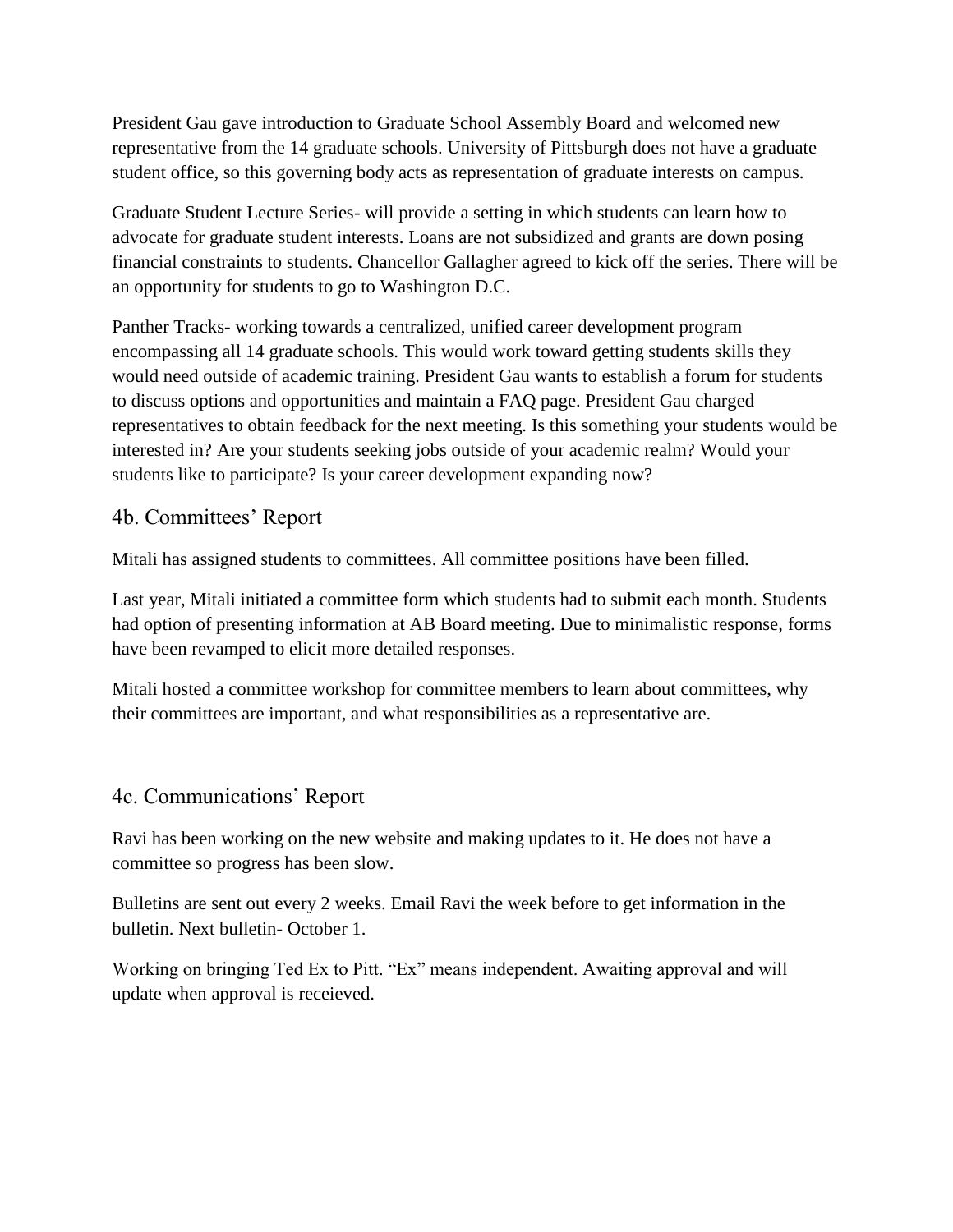# 4d. Finance's Report

Travel Grants: Cycle 2: \$14,300 of \$19,000 allocated

A lot of people have been coming in after the fact. We need to know how much we have to allocate. Apply before you're accepted. Communicate with us as much as possible, but do not wait until after the deadline to apply

4e. Programming's Report

#### **1) Event Planning Committee**  Next meeting October 2 at 6:00 pm

# **2) Fall Events Calendar**

Tailgate 82% Attendance Welcome Back Happy Hour 92% Attendance 560 Unique Pitt students not including guests Trying to reach 1,500 Pitt students at events (last year's goal was 1,000)

Fall Formal- November 7. Tickets go on sale Monday, September 29, 2014. Location: St. Nicholas Cathedral on Dithridge. 1920s/Prohibiiton theme. Tickets are sold through Eventbrite. Sales capped at 600 tickets. There is a direct link on the bulletin and Facebook page.

Students state in surveys that the prefer to hear about events via Facebook and emails from their schools.

# 4f. Administrative Assistant's Report

Christina Mazur – new administrative assistant. Working on travel grants. Please let me know if you're new to the AB so that I can update the contact lists.

# 4g. Assembly Board Member Reports

Arts and Science They took a break over the summer.  $1<sup>st</sup>$  meeting a week ago Discussed teaching awards, grad expo event filling committee

Biomedical New student orientation including August 20 picnic Elections in Sept- had elections online. New board takes over in Oct. Symposium- present posters, keynote speaker from genome project on Wed Oct. 29-anyone welcome to attend

Dental Medicine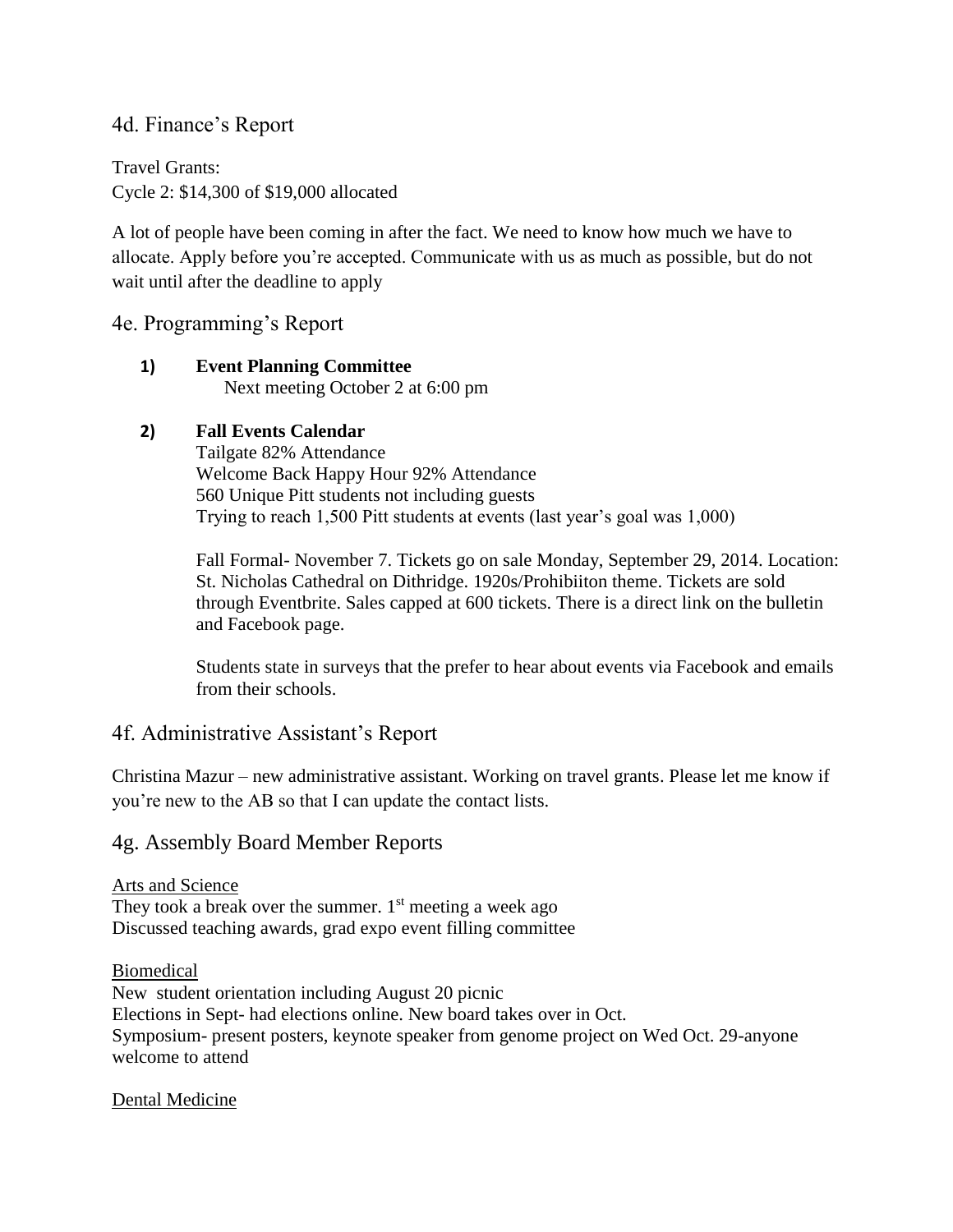7 th annual Steel City Expo - morning seminar and vender expo 9/25/2014

#### Education

1<sup>st</sup> meeting 9/25/2014. They are under new leadership and transitioning. Colloquiums are on the agenda.

#### GSPIA

Events fundraiser Games N'at- 4 hours unlimited play Thursday October 16, 7:00 pm DAYA ICPI- Peace Week 9/26/2014 happy hour 8:00 pm- The Yard Oct 1- 3800 Posvar- Discussion of Obama Policy

Katz Elections for  $1<sup>st</sup>$  years- Oct 6 National Women's MBA Making strides- Breast Cancer Walk Oct 11.

Katz Part Time Beginning semester townhall- low turnout eMBA networking event Nov Alumni event January

Medicine In process of planning black back wall- formal 1<sup>st</sup> years elected own government

#### NURSING DNSO

They have had 2 meetings under new leadership Hosted a kickoff BBQ 9 new graduate students in program Upcoming events- brownbag lunch to prep for preliminary exams

Nursing GNSO  $2<sup>nd</sup>$  meet the dean event pizza lunch for grad student nurses September 29 Late Oct/Nov next year officer elections

Law Student Goverment board- 6 new representatives Icebreaker event at Mario's Annual trivia night Barristers ball- Feb (formal) Law school sponsoring a blood drive Oct 14 in the Law building

Public health Supposed to get money from school for a picnic cancelled-held ice cream social instead Held a successful blood drive Events- Unicef penny war- culminates in social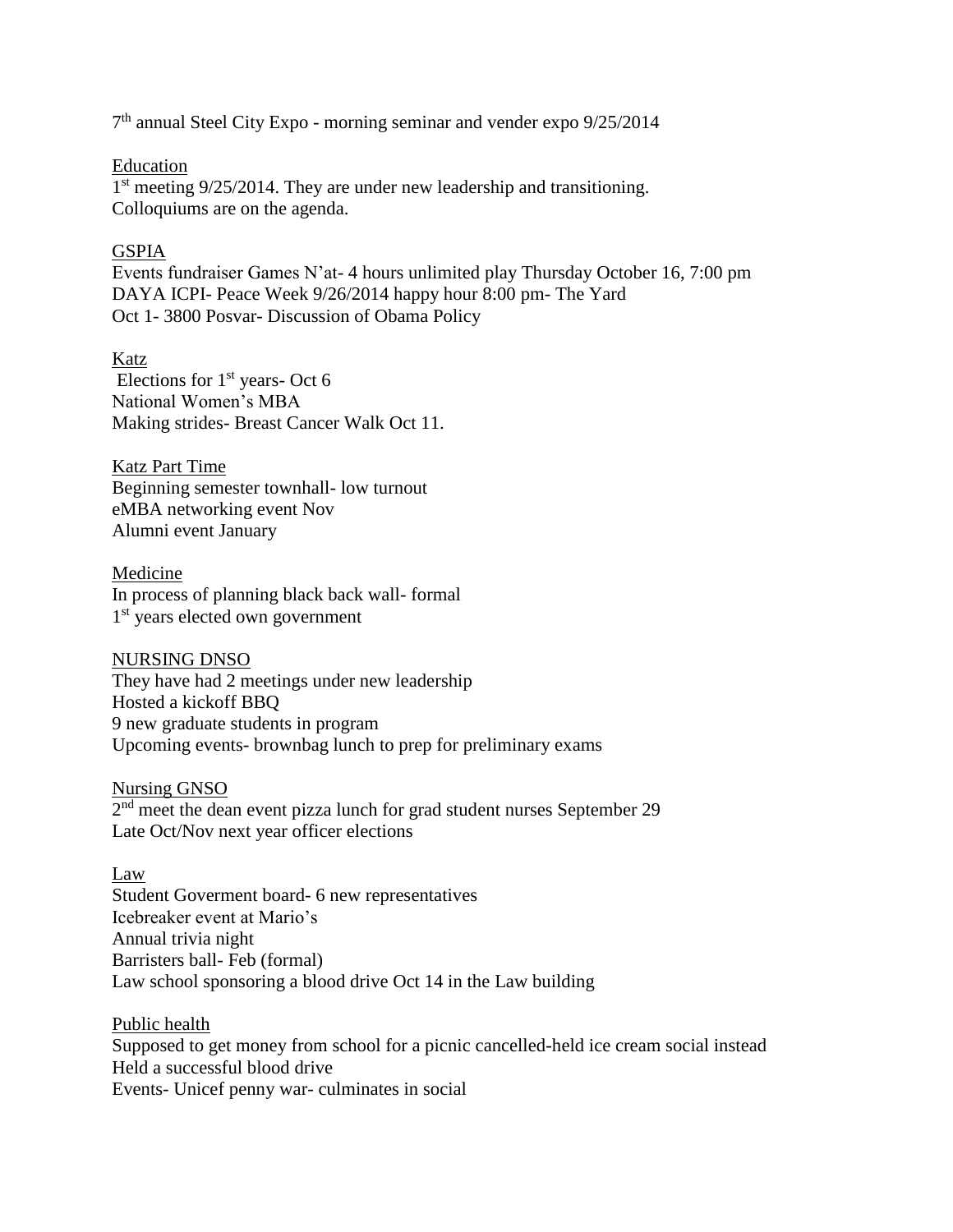Kickball fundraiser Holiday mail for heroes Winter wear Donations in memory of alumni Donations for student in involved in fire last week

Pharmacy PharmD Election late Aug Hosted conversation with the dean Held welcome back picnic Planning Halloween event- pumpkin picking?

School of Health & Rehabilitation Science PT Moved to Southside Old Building is currently under debate as to what will happen with rooms PT and OT having a mixer OT 10 years is up- will be having accreditation visit

Information sciences Kennywood trip Hosting Election in September iFest- upcoming event

Social Work Happy hour for incoming students 200 students came Open meeting last week- 25 people came Engaged trying to get new students involved Trying to mend two programs under School of Social work umbrella

## ANKUR

Indian grad school representation. Caters to international students- cultural preservation and sharing culture Bollywood night for new students. 150 students from CMU India Independence Day Aug 15- Hosted event in India Room at the Cathedral Fall social for new students- Indian student growth at Pitt O'Hara ballroom- black tie event- this weekend November 1 big ANKUR Fall event-Chancellor's event- major spokesperson from major political party in India guest speaker Trying to have a donate button on website-has been asked about it. Hoping to create stable funding through donations.

#### CSSA

Chinese student advocacy and cultural representation Hosted new student orientation and BBQ Mid autumn festival talent show September 27 in the WPU assembly room Main event this semester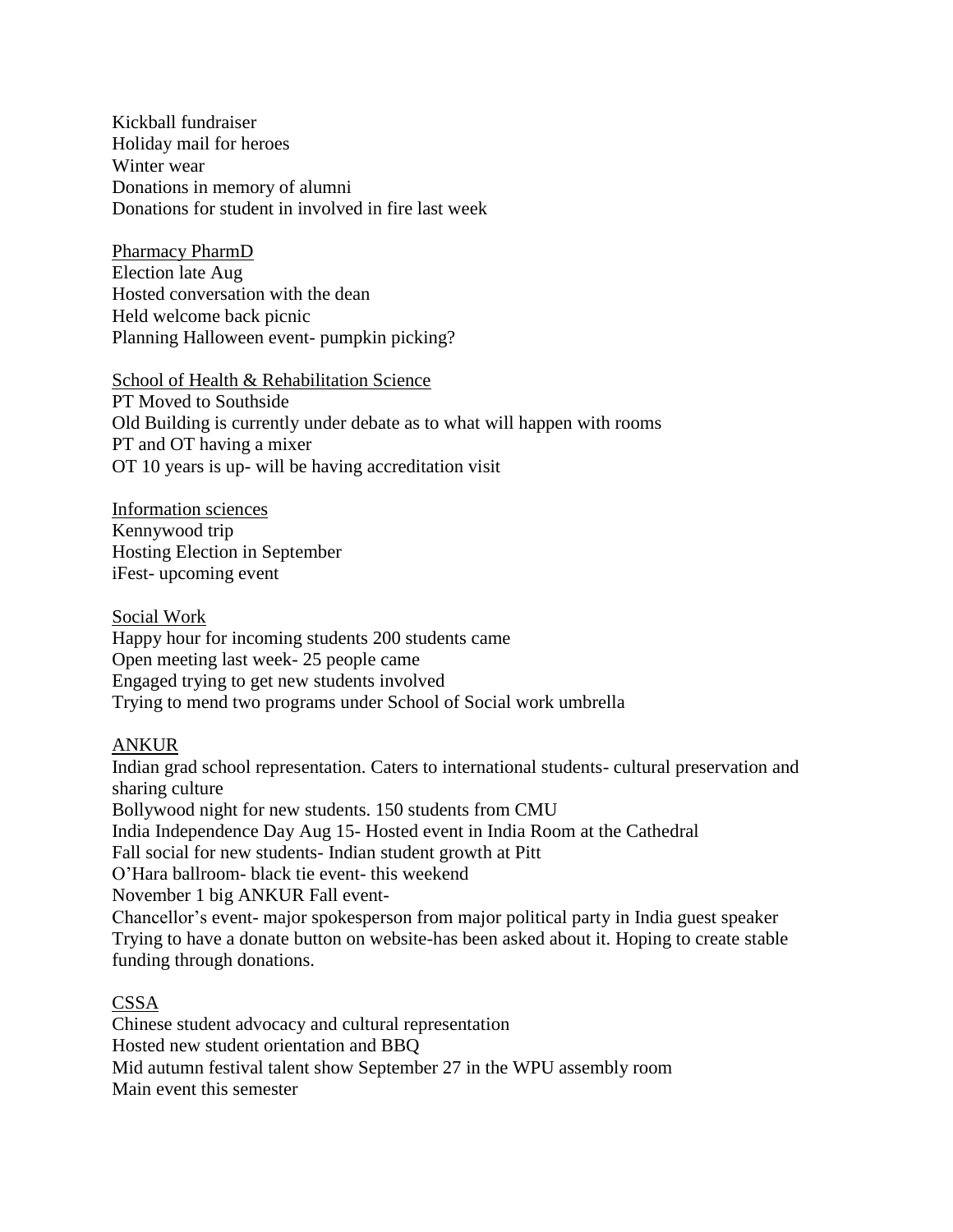## **GOSECA**

Academic focused-Study of Europe and Central Asia. Just had $1<sup>st</sup>$  general meeting

## PANAF

Group centered on African diaspora Had Welcome back event with CMU and Pitt Law group. There were 140 in attendance International Edu week Nov 17-21 UCIS

# TASA

Represents Turkish students in Pittsburgh. Creates framework of friendship throughdifferent cultural groups

August 29- Mario's in Shadyside event

Sept 13- concert in collaboration with Catherdral's Turkish Room raised money for study abroad in Turkey. \$2,000 ticket revenue

Oct 10 WPU 598 –Movie viewing "Butterfly's Dream" films with subtitles Turkish Republic Day- October 29

# **5. New Business**

#### "Canstruction"

Year of Sustainability at Pitt

Community Human Services non-profit Multi service human service organization "Canstruction" Start up program/competition between grad schools

- Building with canned food
- Raising money and collecting a lot of food
- Plant the seed at GPSG- engineering very interested
- Competition during month of November
	- o National hunger and homelessness Awareness week Nov 16-24
- Approval from Canstruction to use their model
- CHS all over Pittsburgh to disperse all over Pittsburgh
- Step 1- collect cans Step 2 Construction competition
- Want them to be in all the buildings on campuses
- Dave working on school prize with provost's office
	- o Hopefully 500-1,000 dollars
- Individual Grad schools to take lead on where to store cans

Confirming schools' participation next meeting

## Panther Tank

Competition called Panther Tank September 30 Mitali speaking on behalf of Rob Allen Competition playing part of Angel Investor Real start up companies from Pittsburgh and students will evaluate Consulting/investing Real angels evaluate how Pitt students evaluated